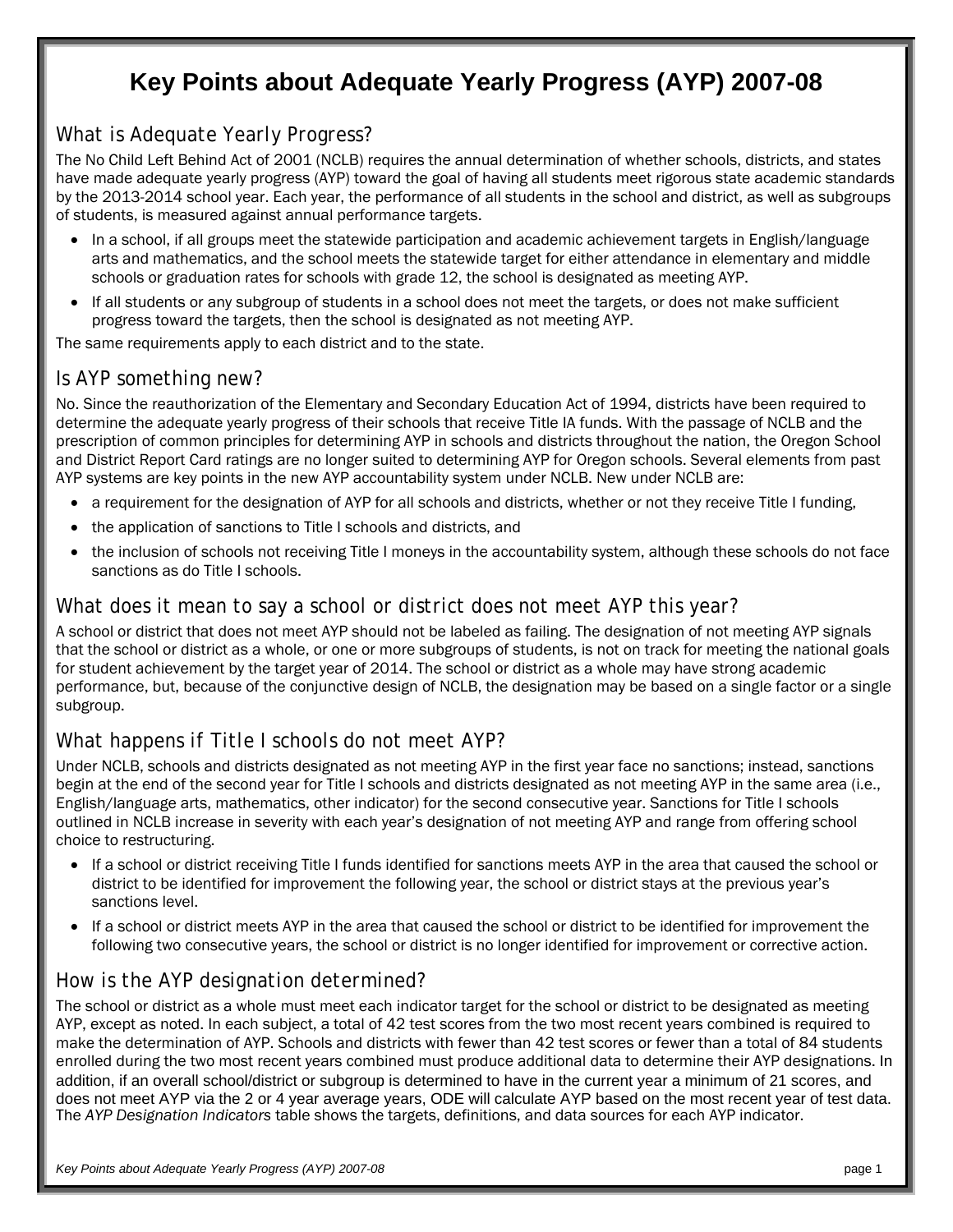# AYP Designation Indicators

| <b>Indicator</b>                                                                                                                                         | <b>NCLB</b><br><b>Requirement</b>                                                             | <b>Oregon Target and Definition</b>                                                                                                                                                                                                                                                                                                                                                                                                                                                                                                                                                                                | <b>Data Source</b>                                                                                                                                    |
|----------------------------------------------------------------------------------------------------------------------------------------------------------|-----------------------------------------------------------------------------------------------|--------------------------------------------------------------------------------------------------------------------------------------------------------------------------------------------------------------------------------------------------------------------------------------------------------------------------------------------------------------------------------------------------------------------------------------------------------------------------------------------------------------------------------------------------------------------------------------------------------------------|-------------------------------------------------------------------------------------------------------------------------------------------------------|
| Participation in<br>statewide<br>assessments                                                                                                             | 95%                                                                                           | 95% of all students in school or district or state<br>Number of valid test scores from all students<br>enrolled in the school on the first school day in<br>May divided by (The expected number of tests<br>from students enrolled on the first school day in<br>May - the number of students without test scores<br>that were not enrolled during the testing<br>window(s) for the assessment $-$ the number of<br>records from students with administration code<br>of 6 (Home Schooled/Foreign Exchange students<br>- the number of students experiencing a health<br>emergency throughout the testing window)) | Spring Membership<br><b>Collection and Oregon</b><br><b>Statewide Assessments</b><br>(OSA) results for 2007-<br>2008 and 2006-2007                    |
| <b>Academic Status</b>                                                                                                                                   | Baseline: 2000-2001 +<br>2001-2002 performance<br>of students at 20th<br>percentile statewide | English Language Arts (ELA) 60% = Reading OSA<br>Math $59\%$ = Math OSA<br>Number of test scores that meet or exceed state<br>standards divided by number of test scores from<br>students enrolled for a full academic year on the<br>first school day in May                                                                                                                                                                                                                                                                                                                                                      | <b>Spring Membership</b><br><b>Collection and OSA</b><br>results for 2007-2008<br>and 2006-2007 from<br>students enrolled for a<br>full academic year |
| <b>Academic Growth</b><br>(Required only if<br>Academic Status target<br>is not met.)                                                                    | Safe Harbor                                                                                   | From prior year to current year, reduce by 10%<br>the number of test scores not meeting standards.<br>The percentage of 2007-2008 test scores<br>meeting standards compared to the percentage<br>of 2006-2007 test scores meeting standards                                                                                                                                                                                                                                                                                                                                                                        | Spring Membership<br><b>Collection and OSA</b><br>results for 2007-2008<br>and 2006-2007 from<br>students enrolled for a<br>full academic year        |
| <b>Attendance for</b><br>elementary and<br>middle schools.<br>(Required for subgroups<br>only if Academic Status<br>target is not met.)                  | <b>Other Academic</b><br>Indicator                                                            | 92.0% Equivalent to Satisfactory student<br>behavior rating on Oregon School and District<br>Report Cards.<br>Total days students in grades 1-12 are present<br>divided by (total days present + total days<br>absent)                                                                                                                                                                                                                                                                                                                                                                                             | <b>Annual ADM collections</b><br>for 2006-2007 and<br>2007-2008                                                                                       |
| Graduation for high<br>schools, schools<br>with grade 12, and<br>districts.<br>(Required for subgroups<br>only if Academic Status<br>target is not met.) | <b>Other Academic</b><br>Indicator                                                            | 68.1% Equivalent to percentage of Oregon 9th<br>grade students who receive a regular diploma<br>within 4 years.<br>Number of students graduating with a regular<br>diploma divided by (number of students<br>graduating with a regular diploma + number of<br>dropouts in grades $9 - 12$ )                                                                                                                                                                                                                                                                                                                        | Early Leavers and<br><b>High School Completers</b><br>surveys for 2005-2006<br>and 2006-2007*                                                         |

\* Data for 2007-2008 are not available for determining AYP for this indicator.

### *What is safe harbor?*

Schools and districts not meeting academic status targets under NCLB may qualify as meeting AYP under the safe harbor provision of the law. Using safe harbor, a school or district or any subgroup that reduces its number of tests not meeting the standards by 10% or more, from the prior year to the current year, will be designated as meeting AYP, as long as the school, district, or subgroup also meets the target for the other academic indicator of graduation or attendance.

### *What are the subgroups?*

Under NCLB, the subgroups identified for determining AYP are students with disabilities; Limited English Proficient; economically disadvantaged; and the major racial/ethnic groups: white, black, Hispanic, Asian/Pacific Islander, American Indian/Alaskan Native, and multi-racial/multi-ethnic.

Students with disabilities are student served at any time during the school year by a Special Education program in which students are instructed and monitored based on decisions defined by an Individualized Education Program (IEP).

Economically disadvantaged students are students eligible for free and reduced priced lunch as identified by the district in the Spring Membership Collection. Schools and districts not administering school lunch programs may identify economically disadvantaged students by other means.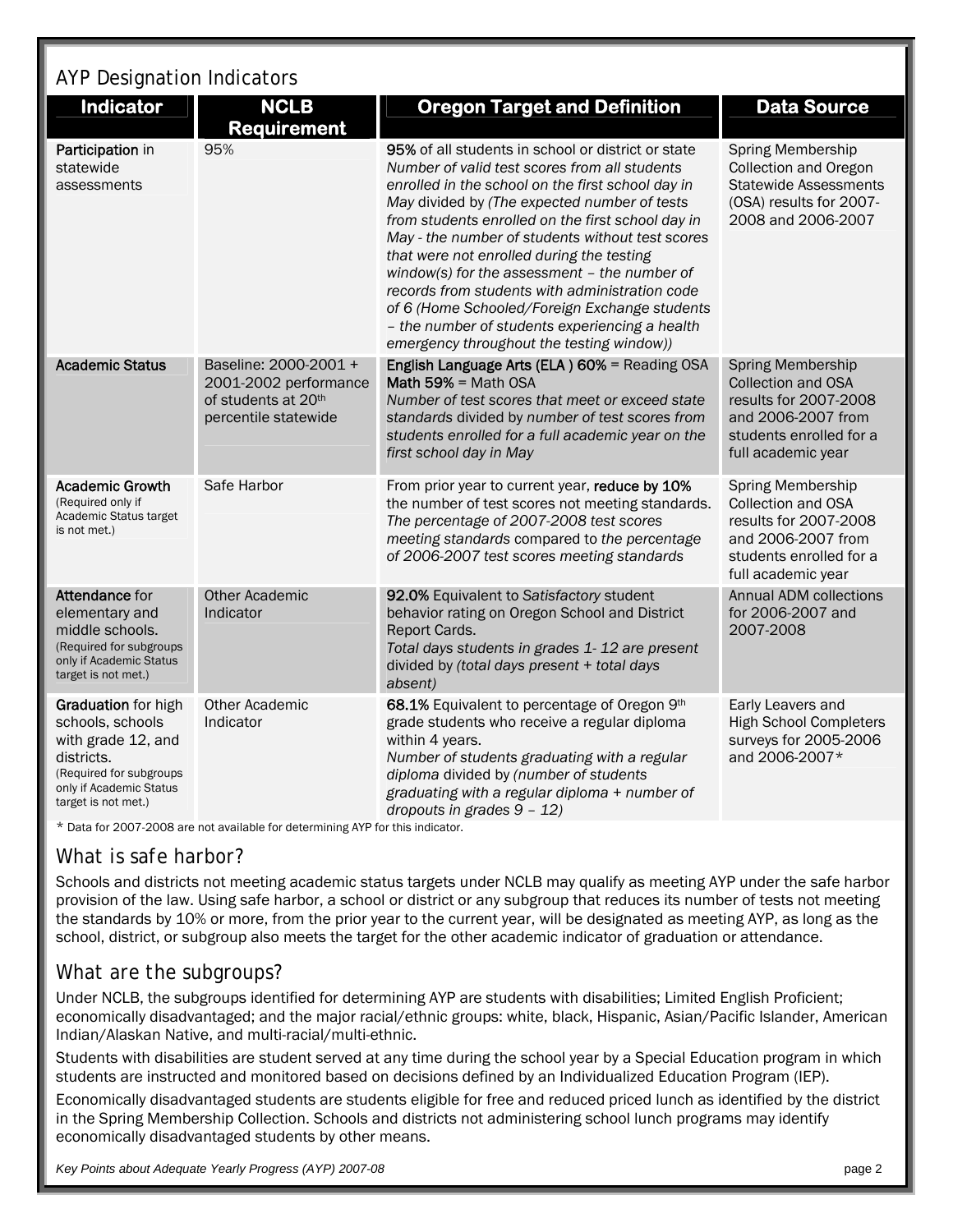Limited English Proficient students are identified in the NCLB English Language Proficiency Collection.

### *How is the participation rate determined?*

The AYP participation denominator reflects students enrolled on the first school day in May as identified by the district in the Spring Membership Collection. A participation record is generated for each required test at the grade at which the student is enrolled and filled with the highest test score to date for the student. Records from home schooled or foreign exchange students and students without a valid test score that the district identifies in Student Staging as from a student enrolled on the first school day in May who was not enrolled during the entire testing window(s) or had significant medical emergencies are removed from the participation denominator. The records for students identified in the Spring Membership Collection as enrolled in district special education programs are removed from the school's participation denominator. Students with valid test scores from tests at or above grade level (except for grade 8 requiring on grade level test) or from extended assessment tests are counted as participants.

### *What are the AYP academic targets for each year?*

With the goal being that all students will meet or exceed academic standards in 2013-2014 as measured by statewide assessments, each state has been required by Federal law to set annual targets for the percentage of students meeting or exceeding state academic performance standards. The targets are required to increase over time and at equal intervals, but not necessarily to increase annually. The annual academic targets for all Oregon schools are listed in the chart below by subject and school year.

| School Year | English/<br>Language<br><b>Arts</b> | <b>Mathematics</b> | <b>School Year</b> | English/<br>Language<br><b>Arts</b> | <b>Mathematics</b> |
|-------------|-------------------------------------|--------------------|--------------------|-------------------------------------|--------------------|
| 2002-2003   | 40%                                 | 39%                | 2008-2009          | 60%                                 | 59%                |
| 2003-2004   | 40%                                 | 39%                | 2009-2010          | 60%                                 | 59%                |
| 2004-2005   | 50%                                 | 49%                | 2010-2011          | 70%                                 | 70%                |
| 2005-2006   | 50%                                 | 49%                | 2011-2012          | 80%                                 | 80%                |
| 2006-2007   | 50%                                 | 49%                | 2012-2013          | 90%                                 | 90%                |
| 2007-2008   | 60%                                 | 59%                | 2013-2014          | 100%                                | 100%               |

### Annual Statewide Academic Targets for All Schools and Districts

### *Which test scores are included in the calculation of academic status?*

Only the scores from students enrolled for a full academic year in the school or district of enrollment on the first school day in May are included when calculating academic status.

The highest score of students enrolled at grades 3-8 with multiple scores for a test during the 2007-2008 school year will be credited to the school and district where the student was enrolled on the first school day in May, even if the score was earned in another school and district.

The highest score of students enrolled at grade 10 with multiple scores for a test during the 2007-2008 school year, with scores that meet the standard earned during the 2006-2007 school year, or with scores that meet the standard on a CIM test taken as an 8th grader during the 2005-2006 school year will be credited to the school and district where the student was enrolled on the first school day in May, even if the score was earned in another school and district.

### *What are the other AYP academic indicators?*

Under NCLB, the other required academic indicator for determining AYP for districts and schools with grade 12 is graduation. For all other schools, Oregon selected attendance as the additional indicator. States are required to establish targets for the other academic indicators used to determine whether a school or district has met adequate yearly progress, but the targets for the other indicators are not required to increase over time.

### *Do all schools receive AYP designations each year?*

Under NCLB, AYP reports must be produced annually for all schools and districts in the state. New or reconfigured schools will receive AYP ratings as soon as two years of assessment data are available for determining if the school has met its academic achievement targets. Students enrolled in new or reconfigured schools will be included in the district's AYP determination during the first year of the schools' operation, but the school will not receive an AYP rating. Oregon Department of Education policy states that if the enrollment of a school changes by more than 40% due to boundary changes, consolidation of schools, or changes in grades served in a school, it is considered a new school.

*Key Points about Adequate Yearly Progress (AYP) 2007-08* page 3